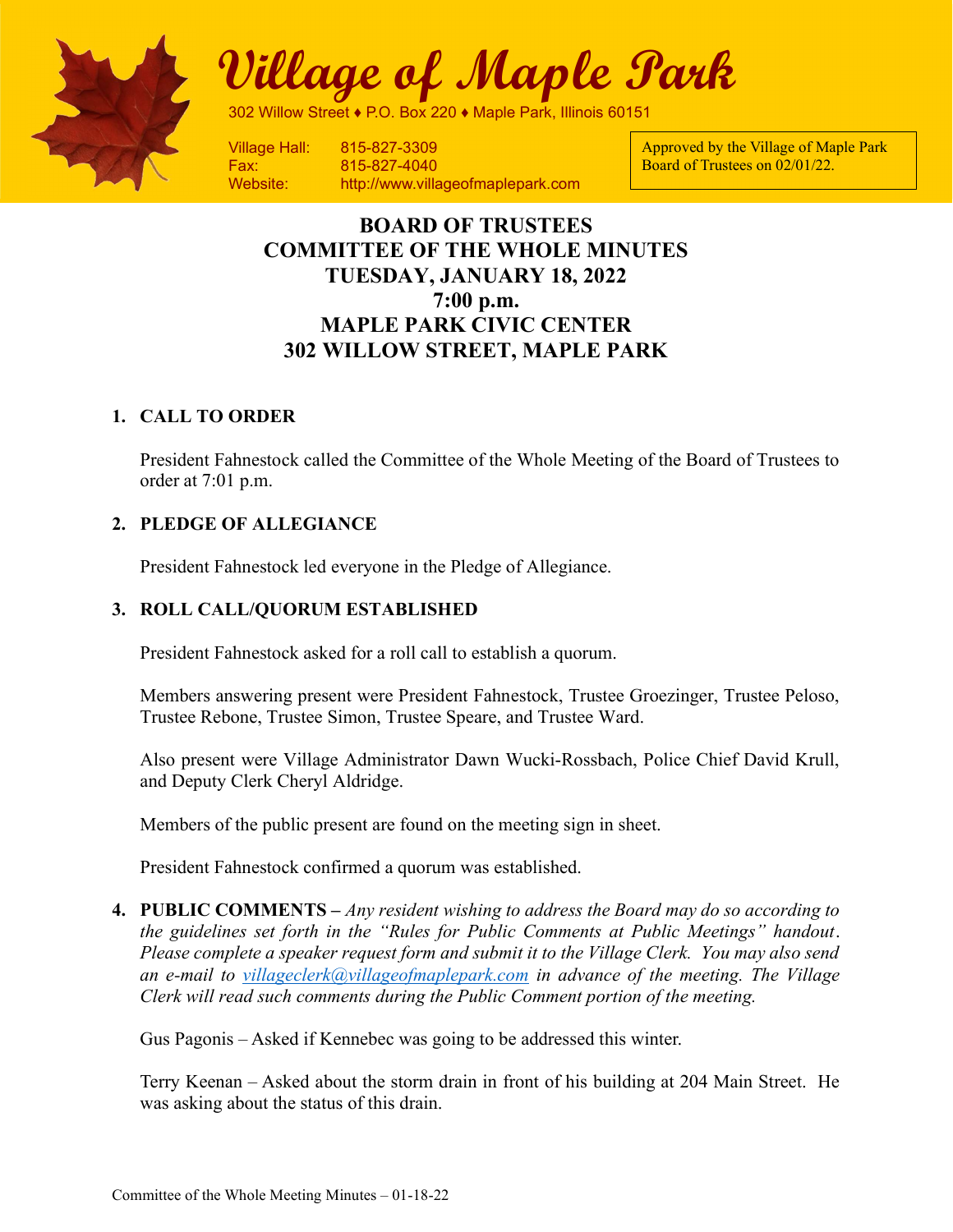Committee of the Whole Meeting Minutes January 18, 2022 Page 2 of 3

#### 5. INFRASTRUCTURE ITEMS

There was no infrastructure update.

# 6. PERSONNEL ITEMS

A. Village Administrator Performance Evaluation Process Discussion

President Fahnestock discussed the process of the Village Administrator performance evaluation. The Board agreed to proceed with the process that was discussed.

# 7. FINANCE ITEMS

A. GIAG #21-001 Bootlegger's Close-Out Request for AC/HVAC Reimbursement

Village Administrator Dawn Wucki-Rossbach updated the Board on the General Improvement Grant. Bootlegger's project has been completed and it is ready to close-out their payment request. If the Committee is in agreement, the payment request will be sent to the February Board Agenda for approval.

# B. Water Tower Financing

- 1. Timetable
- 2. Ordinance 2022-02 General Obligation Bonds
- 3. Resolution 2022-02 Authorizing Approval of Letter of Engagement for proposed \$2.5 Million Dollar Bond Issue

Village Administrator Dawn Wucki-Rossbach updated the Committee on the process of the Water Tower financing. There will be an ordinance and a resolution that will need to be approved to move forward with this process. Ms. Gwen Crawford of The Economic Development Group, Ltd. discussed the various options and compared a private placement to a public offering. Village Administrator Wucki-Rossbach recommended private placement for the Village's bond issue. It was decided that Village will go with private placement, and move forward with Robert W. Baird & Co. as the underwriter.

# 8. VILLAGE ADMINISTRATOR REPORT

Village Administrator Dawn Wucki-Rossbach had no report for the Board.

# 9. VILLAGE PRESIDENT REPORT

Village President Suzanne Fahnestock had no report for the Board.

#### 10. OTHER BUSINESS